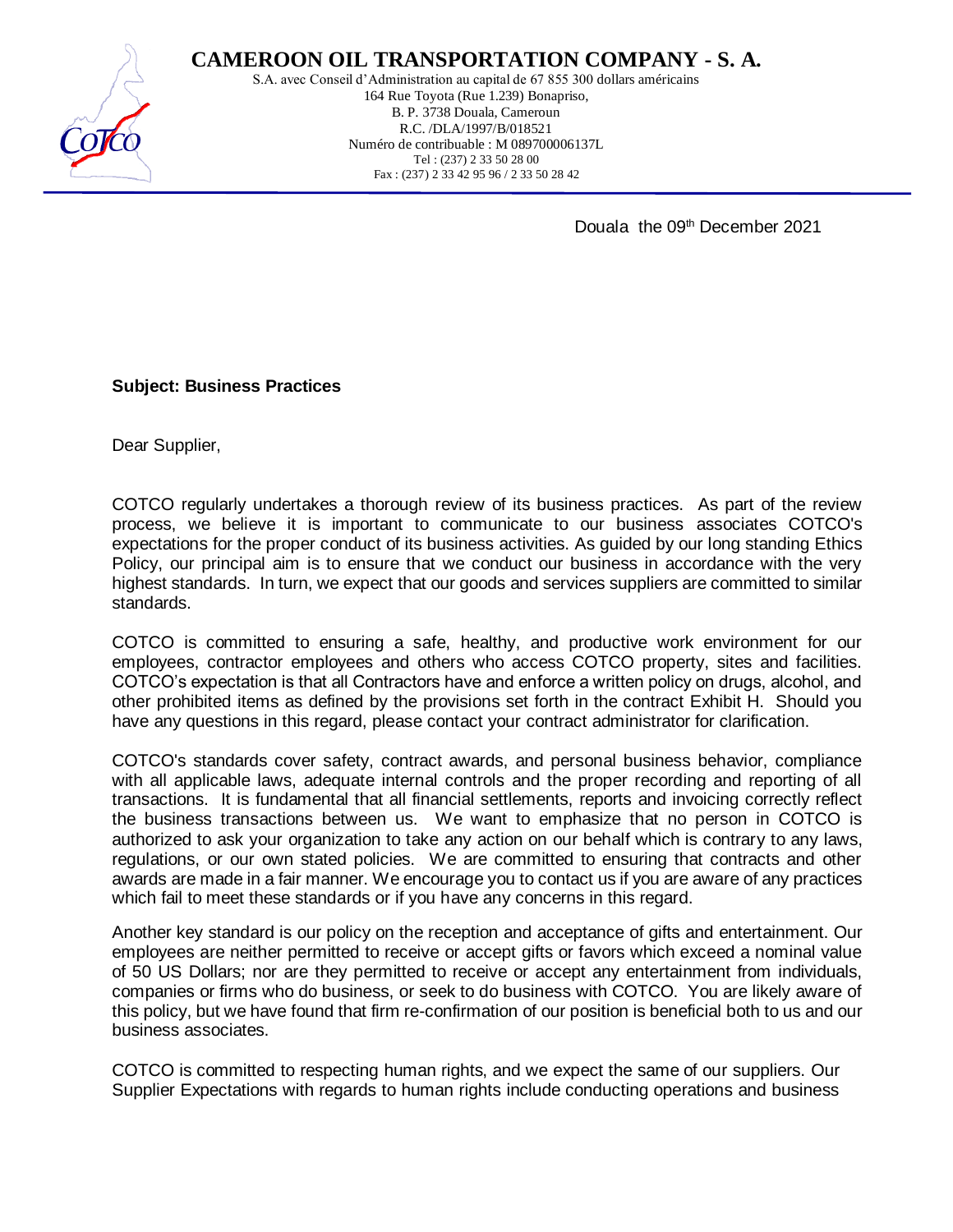## *C O T C O*  **CAMEROON OIL TRANSPORTATION COMPANY - S. A.**

practices, as well as managing activities, in a manner consistent with the following key international human rights frameworks:

- the International Labour Organization's 1998 Declaration on Fundamental Principles and Rights at Work, covering elimination of child labor, forced labor, workplace discrimination, and recognition of freedom of association; and
- the United Nations Guiding Principles on Business and Human Rights (UNGPs) in effect as of 2011.

We also ask you to be alert to the potential for Illegal Information Brokering where persons approach suppliers offering confidential information that is used to obtain business through corruption of the competitive bidding process. Such practice is illegal and we ask that you report the occurrence of any such incident.

Your current agreement with COTCO requires you to comply with all applicable law. More and more countries around the world are adopting data protection or data privacy laws, which regulate the collection and processing of personal information. These laws deal not only with how such information is collected, but also the purpose(s) for which it is used. In addition, in many countries there are also particular restrictions on how personal information is transferred across national borders and to third parties.

COTCO is committed to protecting the personal information of its employees, contractors, vendors and other third parties with whom it deals. If you have not already done so, please ensure that you adopt adequate safeguards to keep all personal data used pursuant to your agreement with COTCO secure, and that you have in place procedures to ensure your activities fully comply with applicable data privacy and data protection laws.

If there are circumstances where you suspect information related to COTCO is compromised, you should promptly bring such circumstances to our attention. Please contact COTCO if you have any suspicions as to whether an email purportedly from COTCO is actually from our company. Also, we request that you regularly train your personnel on cybersecurity, including training to be alert to cybersecurity attacks that rely on personal inattention, such as "phishing" attacks or other suspicious emails containing attachments or links that could potentially compromise computer systems.

Finally, we expect that all financial data shall be complete and accurately recorded and all invoices to COTCO accurately reflect pricing, payment terms, and other provisions as stated in your contract with us.

We are committed that contracts and other awards are made in a fair manner. We encourage you to contact us if you are aware of any practices which fail to meet these standards or if you have any concerns in this regard.

For best awareness and understanding of our business standards, we would appreciate your bringing this letter to the attention of those within your organization who have business contact with us or our affiliates. Should you at any time have any questions or concerns as to the